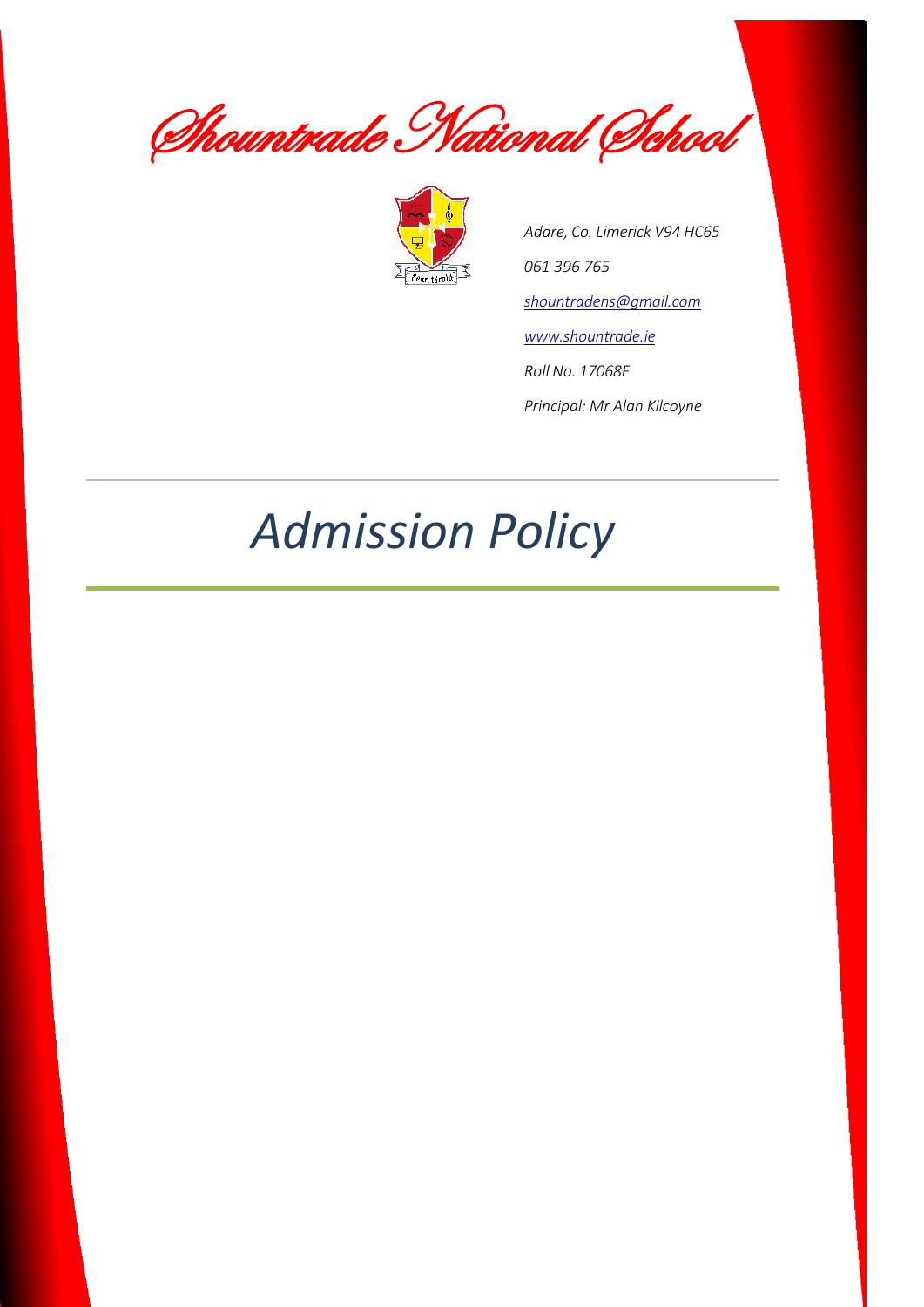## **Admission Policy of:** *Shountrade National School*

**Adare, Co. Limerick. Tel. 061 396765 Roll No. 17068F**

**email: [shountradens@gmail.com](mailto:shountradens@gmail.com)**

**Website: [www.shountrade.ie](http://www.shountrade.ie/)**

**School Patron: The Bishop of Limerick**

#### **1. Introduction**

This Admission Policy complies with the requirements of the Education Act 1998, the Education (Admission to Schools) Act 2018 and the Equal Status Act 2000. In drafting this policy, the board of management of the school has consulted with school staff, the school patron and with parents of children attending the school.

The policy was approved by the school patron on . It is published on the school's website and will be made available in hardcopy, on request, to any person who requests it.

The relevant dates and timelines for Shountrade N.S. admission process are set out in the school's annual admission notice which is published annually on the school's website at least one week before the commencement of the admission process for the school year concerned.

#### **This policy must be read in conjunction with the annual admission notice for the school year concerned**.

The application form for admission is published on the school's website and will be made available in hardcopy on request to any person who requests it.

#### **2. Characteristic spirit and general objectives of the school**

Shountrade N.S. is a Catholic co-educational primary school with a Catholic ethos under the patronage of the Bishop of Limerick.

"Catholic Ethos" in the context of a Catholic primary school means the ethos and characteristic spirit of the Roman Catholic Church, which aims at promoting:

- (a) the full and harmonious development of all aspects of the person of the pupil, a living relationship with God and with other people; and
- (b) including the intellectual, physical, cultural, moral and spiritual aspects; and
- (c) a philosophy of life inspired by belief in God and in the life, death and resurrection of Jesus; and
- (d) the formation of the pupils in the Catholic faith;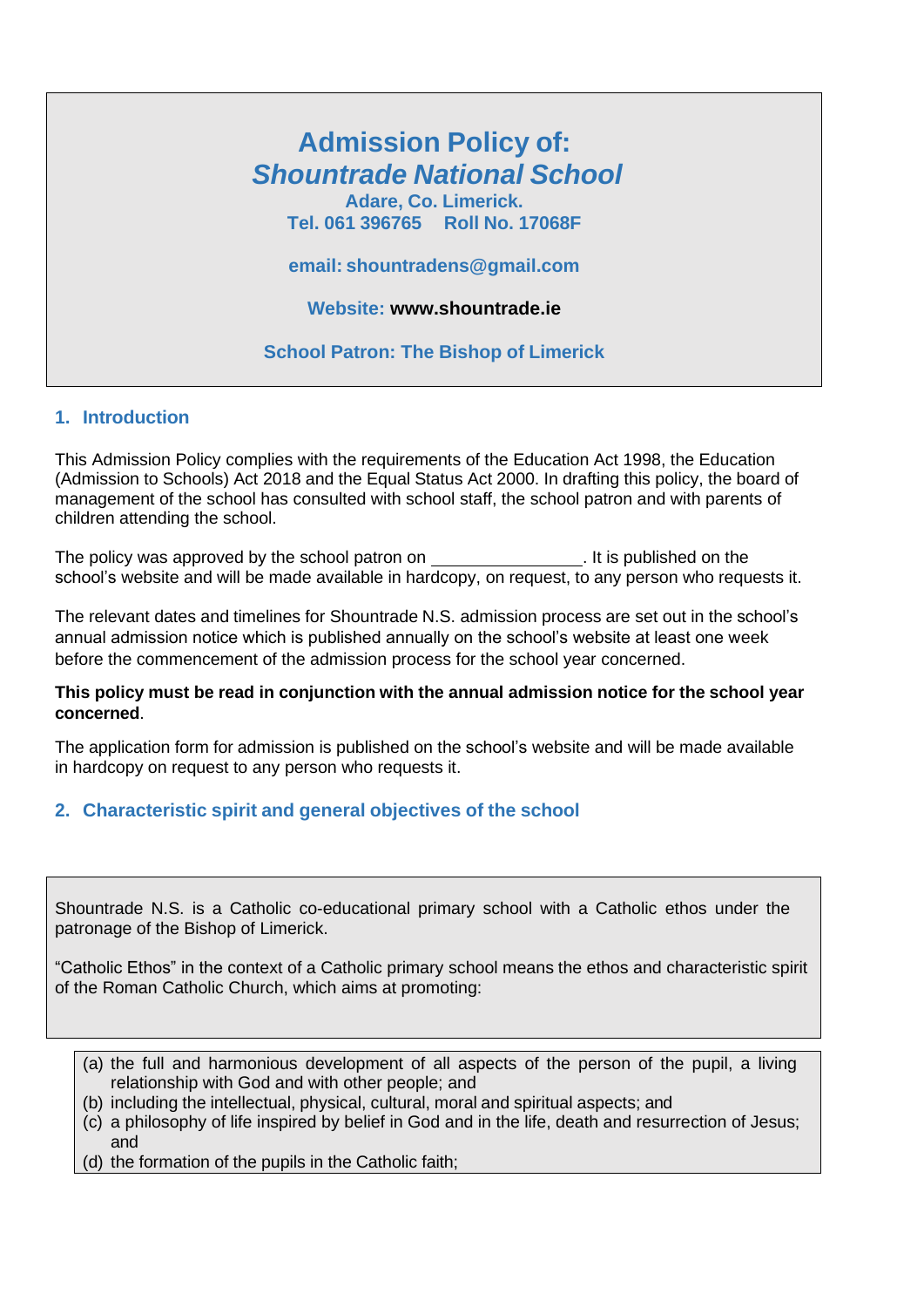and which school provides religious education for the pupils in accordance with the doctrines, practices and traditions of the Roman Catholic Church, and/or such ethos and/or characteristic spirit as may be determined or interpreted from time to time by the Irish Episcopal Conference.

In accordance with S.15 (2) (b) of the Education Act, 1998 the Board of Management of Shountrade N.S. shall uphold, and be accountable to the patron for so upholding, the characteristic spirit of the school as determined by the cultural, educational, moral, religious, social, linguistic and spiritual values and traditions which inform and are characteristic of the objectives and conduct of the school.

#### **Ethos**

#### **Mission Statement**

Shountrade National School is a co-educational, Catholic, primary school which strives to provide a well ordered, caring, happy and secure atmosphere where the intellectual, physical, spiritual, moral and cultural needs of the pupils are identified and catered for.

While ours is a school with a Catholic ethos, we also give due recognition to all other religions.

Our school will endeavour to enhance the self-esteem of everyone in the school community, to instil in pupils respect for people and property and to encourage in them the idea of being responsible.

We will strive to promote, both individually and collectively the professional and personal development of teachers.

Parents are encouraged to become involved in school activities through home/school contacts and through involvement with the Parents Association.

Gender equity will be promoted at all times amongst the teachers and pupils.

Our School Motto is Fás agus Foghlaim.

#### **MISSION STATEMENT**

#### **FÁS AGUS FOGHLAIM.**

#### **3. Admission Statement**

Shountrade N.S. will not discriminate in its admission of a student to the school on any of the following:

- (a) the gender ground of the student or the applicant in respect of the student concerned,
- (b) the civil status ground of the student or the applicant in respect of the student concerned,
- (c) the family status ground of the student or the applicant in respect of the student concerned,
- (d) the sexual orientation ground of the student or the applicant in respect of the student concerned,
- (e) the religion ground of the student or the applicant in respect of the student concerned,
- (f) the disability ground of the student or the applicant in respect of the student concerned,
- (g) the ground of race of the student or the applicant in respect of the student concerned,
- (h) the Traveller community ground of the student or the applicant in respect of the student concerned, or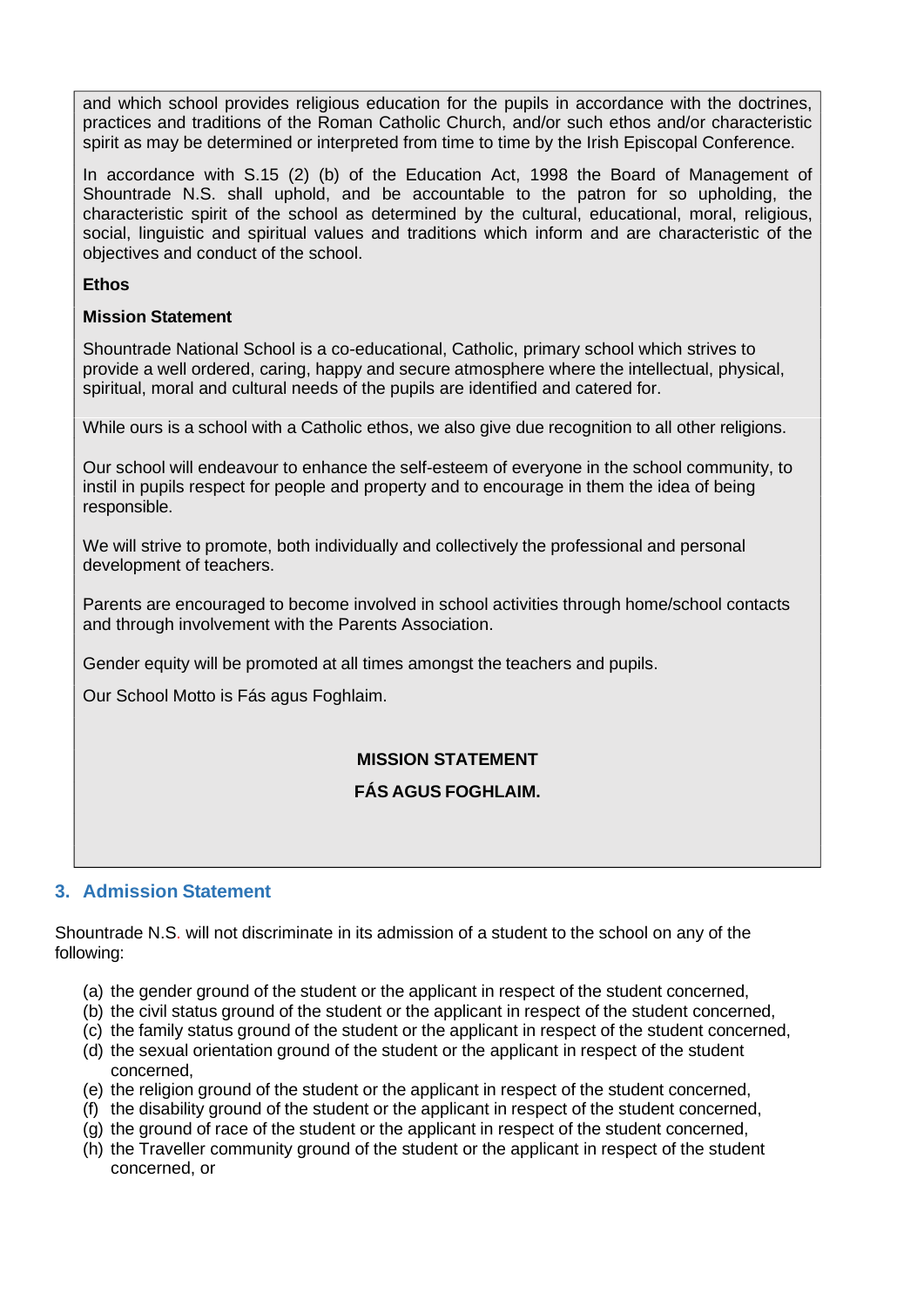(i) the ground that the student or the applicant in respect of the student concerned has special educational needs

As per section 61 (3) of the Education Act 1998, 'civil status ground', 'disability ground', 'discriminate', 'family status ground', 'gender ground', 'ground of race', 'religion ground', 'sexual orientation ground' and 'Traveller community ground' shall be construed in accordance with section 3 of the Equal Status Act 2000.

Shountrade N.S. is a school whose objective is to provide education in an environment which promotes certain religious values and does not discriminate where it refuses to admit as a student a person who is not of the Catholic faith and it is proved that the refusal is essential to maintain the ethos of the school.

Note for Parents: the inclusion of the above wording was mandated by the Education (Admission to Schools) Act 2018.

#### **4. Admission of Students**

This school shall admit each student seeking admission except where –

- a) the school is oversubscribed (please see [section](#page-3-0) 6 below for further details)
- b) a parent of a student, when required by the principal in accordance with section 23(4) of the Education (Welfare) Act 2000, fails to confirm in writing that the code of behaviour of the school is acceptable to him or her and that he or she shall make all reasonable efforts to ensure compliance with such code by the student

Shountrade N.S. is a Catholic school and may refuse to admit as a student a person who is not of the Catholic faith where it is proved that the refusal is essential to maintain the ethos of the school.

Note for Parents: the inclusion of the above wording was mandated by the Education (Admission to Schools) Act 2018.

#### <span id="page-3-0"></span>5. **Oversubscription**

In the event that the school is oversubscribed, the school will, when deciding on applications for admission, apply the following selection criteria in the order listed below to those applications that are received within the timeline for receipt of applications as set out in the school's annual admission notice:

#### **SELECTION CRITERIA**

**1. Children whose siblings have or are presently attending Shountrade N.S.**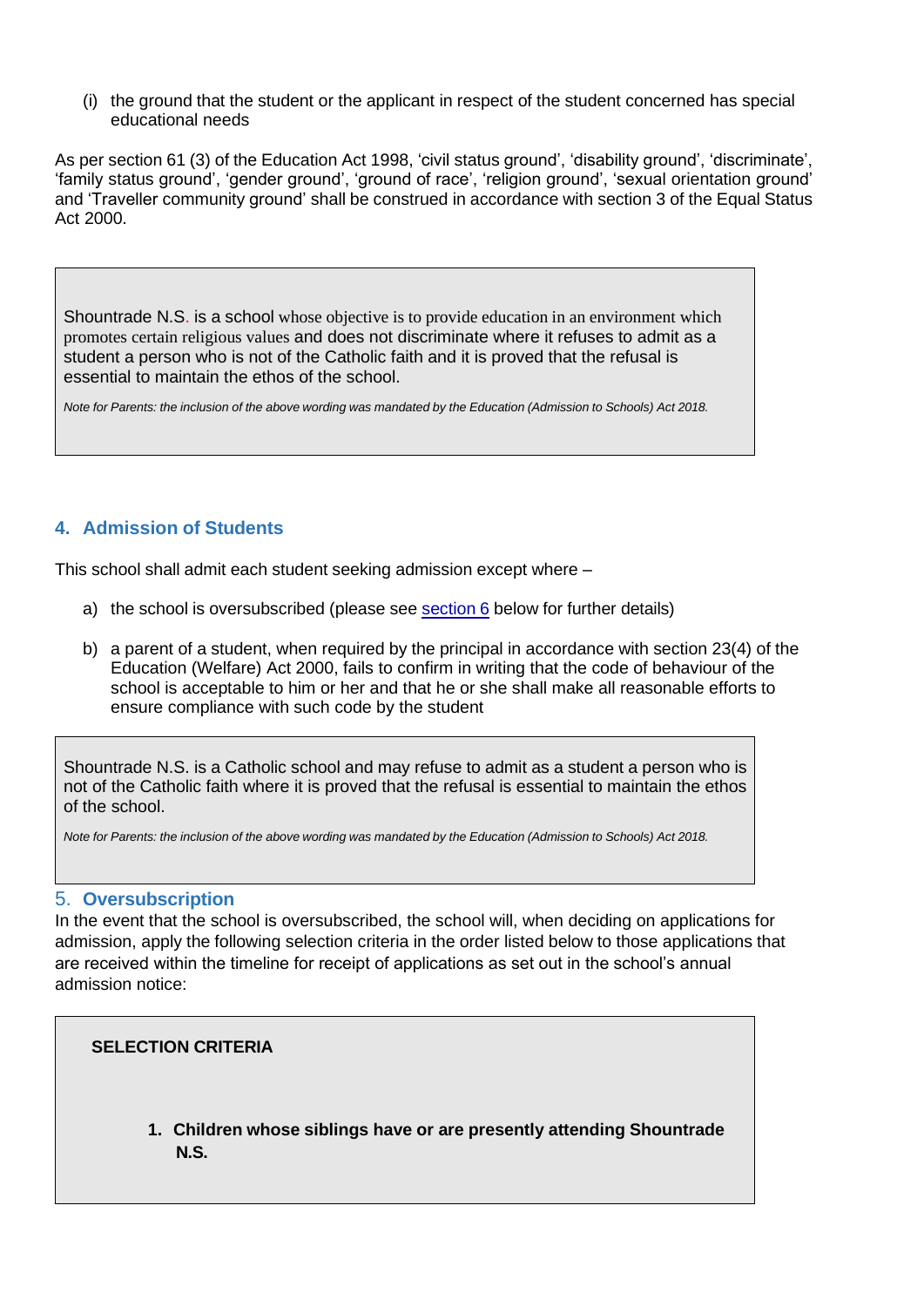**2. Children of staff members of Shountrade N.S.**

**3. Children who reside in the parish.**

**4. Children whose parents attended Shountrade N.S.**

**5. Children living in neighbouring parishes, parts of which historically have formed the natural catchment area of the school.**

**6. Junior infants may be admitted to the school up to the last day of September of the new school year.**

In the event that there are two or more students tied for a place or places in any of the selection criteria categories above (the number of applicants exceeds the number of remaining places), the following arrangements will apply:

Priority to eldest in accordance with the above criteria

#### **6. What will not be considered or taken into account**

In accordance with section 62(7) (e) of the Education Act, the school will not consider or take into account any of the following in deciding on applications for admission or when placing a student on a waiting list for admission to the school:

- (a) a student's prior attendance at a pre-school or pre-school service, including naíonraí,
- (b) the payment of fees or contributions (howsoever described) to the school;
- (c) a student's academic ability, skills or aptitude;
- (d) the occupation, financial status, academic ability, skills or aptitude of a student's parents;
- (e) a requirement that a student, or his or her parents, attend an interview, open day or other meeting as a condition of admission;
- (f) a student's connection to the school by virtue of a member of his or her family attending or having previously attended the school; (other than in the case of those listed in criteria for admission)
- (g) the date and time on which an application for admission was received by the school,

This is subject to the application being received at any time during the period specified for receiving applications set out in the annual admission notice of the school for the school year concerned.

This is also subject to the school making offers based on existing waiting lists (up until  $31<sup>st</sup>$ January 2025 only).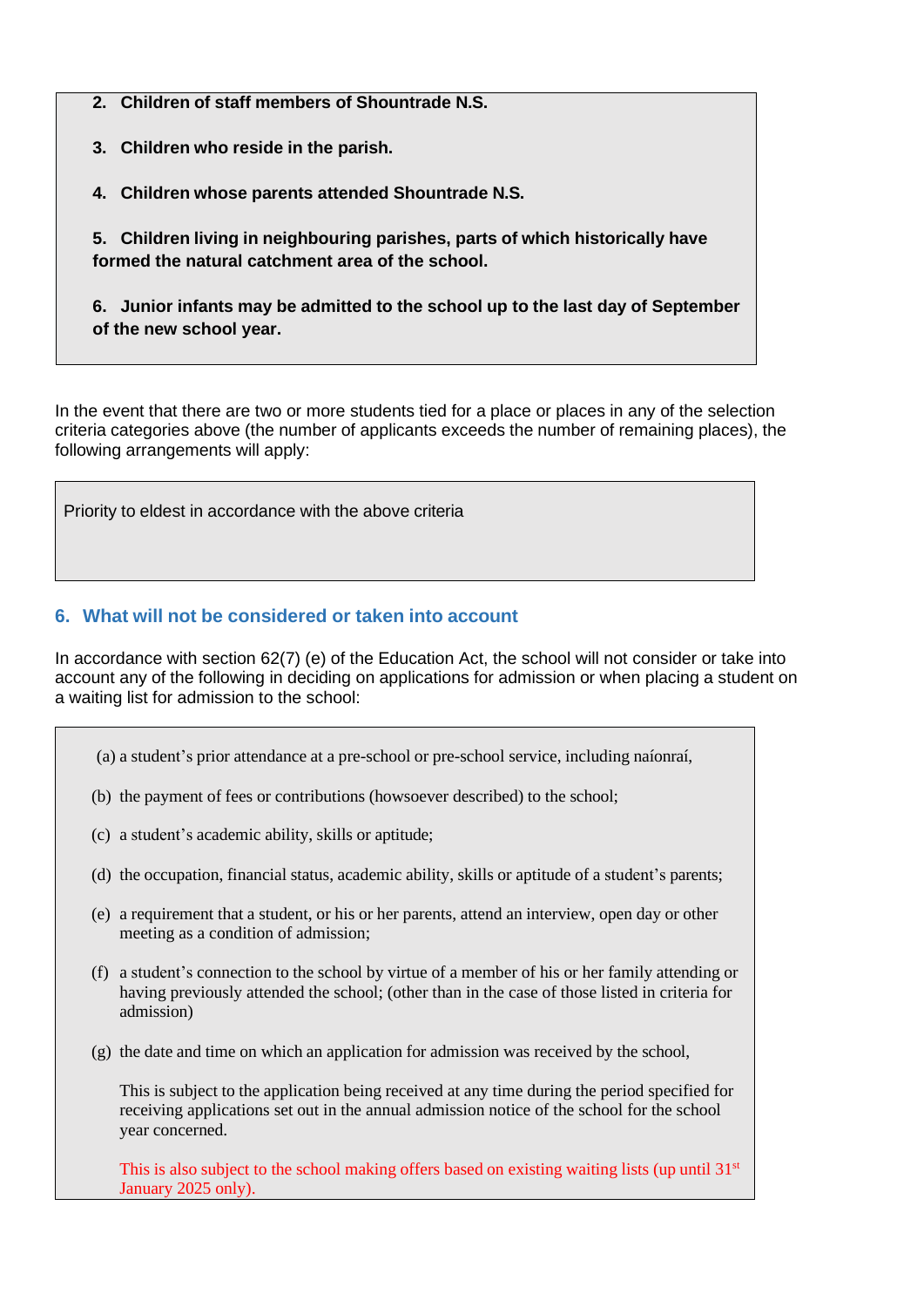#### **7. Decisions on applications**

All decisions on applications for admission to Shountrade N.S. will be based on the following:

- Our school's admission policy
- The school's annual admission notice (where applicable)
- The information provided by the applicant in the school's official application form received during the period specified in our annual admission notice for receiving applications

(Please see [section 14](#page-7-0) below in relation to applications received outside of the admissions period and [section](#page-7-1) 15 below in relation to applications for places in years other than the intake group.)

Selection criteria that are not included in our school admission policy will not be used to make a decision on an application for a place in our school.

#### **8. Notifying applicants of decisions - Letter of Offer**

Applicants will be informed in writing as to the decision of the school, within the timeline outlined in the annual admissions notice.

If a student is not offered a place in our school, the reasons why they were not offered a place will be communicated in writing to the applicant, including, where applicable, details of the student's ranking against the selection criteria and details of the student's place on the waiting list for the school year concerned.

Applicants will be informed of the right to seek a review/right of appeal of the school's decision.

#### <span id="page-5-0"></span>**9. Acceptance of an offer of a place by an applicant**

In accepting an offer of admission from Shountrade N.S., you must indicate—

(i) whether or not you have accepted an offer of admission for another school or schools. If you have accepted such an offer, you must also provide details of the offer or offers concerned and

(ii) whether or not you have applied for and awaiting confirmation of an offer of admission from another school or schools, and if so, you must provide details of the other school or schools concerned.

#### **10.Circumstances in which offers may not be made or may be withdrawn**

An offer of admission may not be made or may be withdrawn by Shountrade N.S. where—

- (i) it is established that information contained in the application is false or misleading.
- (ii) an applicant fails to confirm acceptance of an offer of admission on or before the date set out in the annual admission notice of the school.
- (iii) the parent of a student, when required by the principal in accordance with section 23(4) of the Education (Welfare) Act 2000, fails to confirm in writing that the code of behaviour of the school is acceptable to him or her and that he or she shall make all reasonable efforts to ensure compliance with such code by the student; or
- (iv) an applicant has failed to comply with the requirements of 'acceptance of an offer' as set out in [section 10](#page-5-0) above.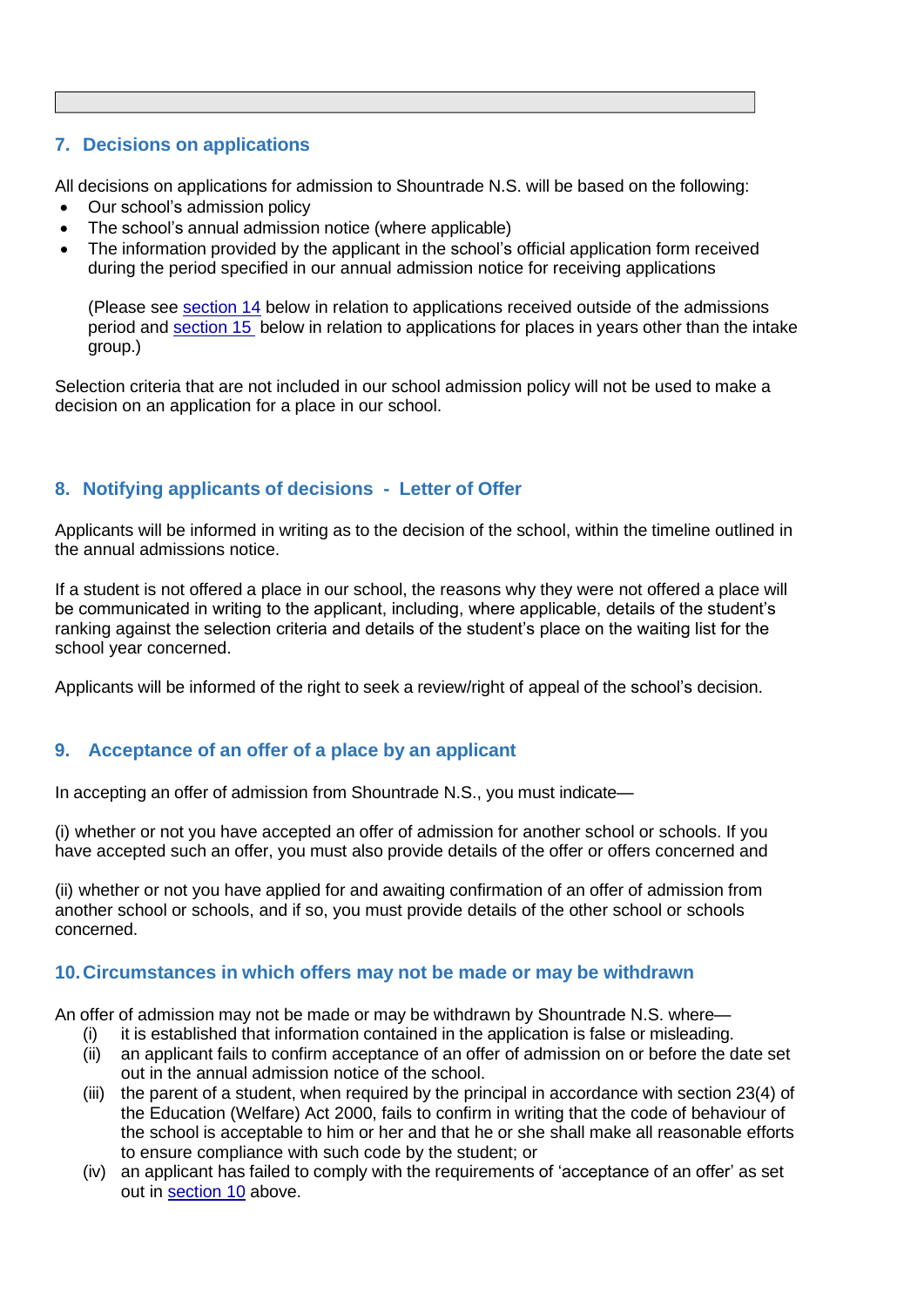#### **11.Sharing of Data with other schools**

Applicants should be aware that section 66(6) of the Education (Admission to Schools) Act 2018 allows for the sharing of certain information between schools in order to facilitate the efficient admission of students.

Section 66(6) allows a school to provide a patron or another board of management with a list of the students in relation to whom—

- (i) an application for admission to the school has been received,
- (ii) an offer of admission to the school has been made, or
- (iii) an offer of admission to the school has been accepted.

The list may include any or all of the following:

- (i) the date on which an application for admission was received by the school;
- (ii) the date on which an offer of admission was made by the school;
- (iii) the date on which an offer of admission was accepted by an applicant;

(iv) a student's personal details including his or her name, address, date of birth and personal public service number (within the meaning of section 262 of the Social Welfare Consolidation Act 2005).

#### **12.Waiting list in the event of oversubscription**

In the event of there being more applications to the school year concerned than places available, a waiting list of students whose applications for admission to Shountrade N.S. were unsuccessful due to the school being oversubscribed will be compiled and will remain valid for the school year in which admission is being sought.

Placement on the waiting list of Shountrade N.S. is in the order of priority assigned to the students' applications after the school has applied the selection criteria in accordance with this admission policy.

Applicants whose applications are received after the closing date, outlined in the Annual Admission Notice, will be placed at the end of the waiting list in order of the date of receipt of the application.

Offers of any subsequent places that become available for and during the school year in relation to which admission is being sought will be made to those students on the waiting list, in accordance with the order of priority in relation to which the students have been placed on the list.

#### **13.Late Applications**

All applications for admission received after the closing date as outlined in the annual admission notice will be considered and decided upon in accordance with our school's admissions policy, the Education Admissions to School Act 2018 and any regulations made under that Act.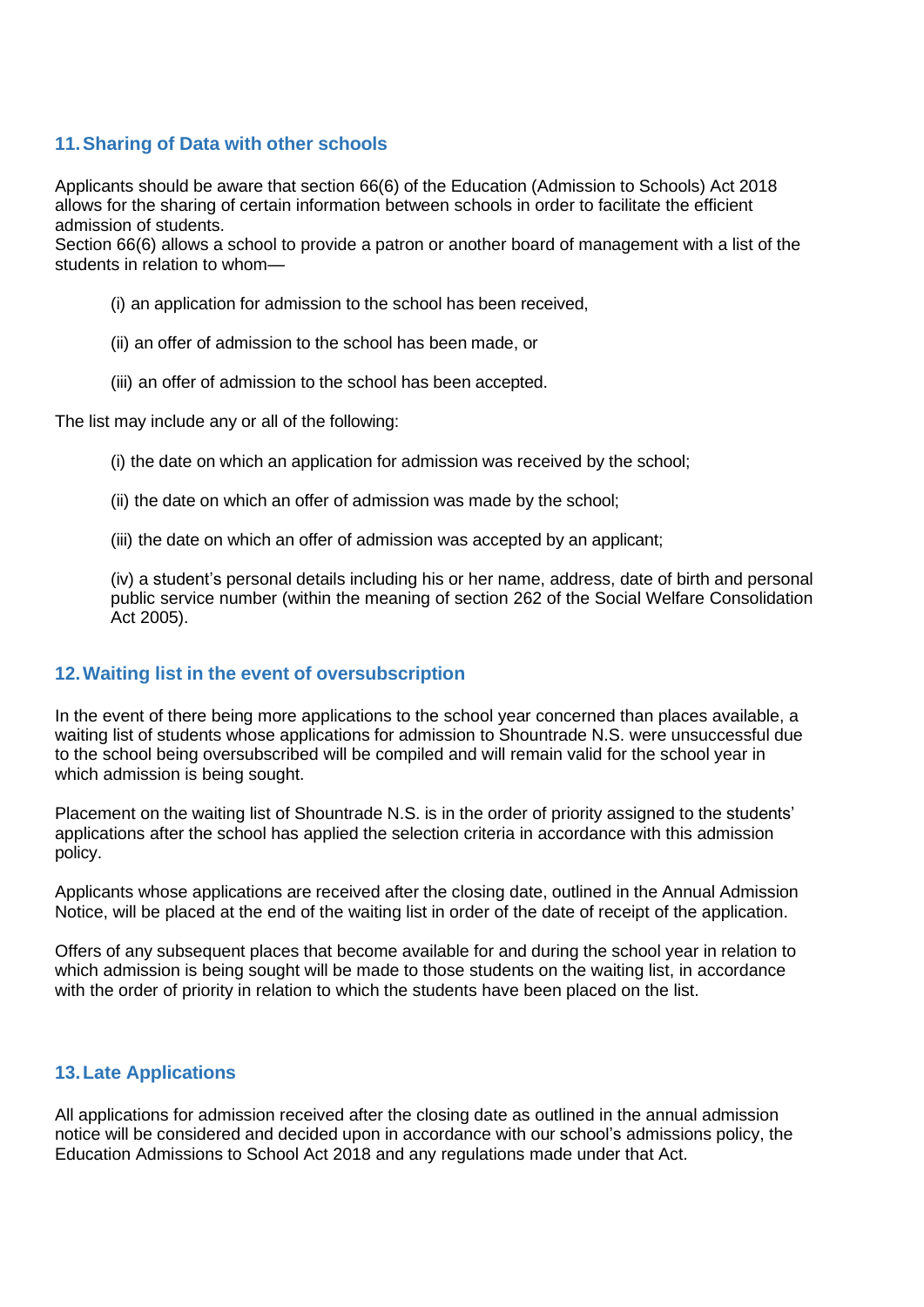Late applicants will be notified of the decision in respect of their application no later than three weeks after the date on which the school received the application. Late applicants will be offered a place if there is place available. In the event that there is no place available, the name of the applicant will be added to the waiting list as set out in Section 13.

#### <span id="page-7-0"></span>**14.Procedures for admission of students to other years and during the school year**

The procedures of the school in relation to the admission of students who are not already admitted to the school to classes or years other than the school's intake group are as follows:

*Applications for enrolment during the school year will be considered subject to school policy, available space and the provision of information concerning attendance and the child's educational progress.*

*Such applications will be dealt with on a case-by-case basis but will normally only be considered for admission on the first day of each new term unless the applicant is newly resident in the area.*

The procedures of the school in relation to the admission of students who are not already admitted to the school, after the commencement of the school year in which admission is sought, are as follows:

*In the event of there being more applications to the school year concerned than places available, a waiting list of students whose applications for admission to Shountrade N.S.*  were unsuccessful due to the school being oversubscribed will be compiled and will *remain valid for the school year in which admission is being sought.*

*Placement on the waiting list of Shountrade N.S. is in the order of priority assigned to the students' applications after the school has applied the selection criteria in accordance with this admission policy.*

#### <span id="page-7-1"></span>**15.Declaration in relation to the non-charging of fees**

The board of Shountrade N.S. or any persons acting on its behalf will not charge fees for or seek payment or contributions (howsoever described) as a condition of-

- (a) an application for admission of a student to the school, or
- (b) the admission or continued enrolment of a student in the school.

#### **16. Arrangements regarding students not attending religious instruction**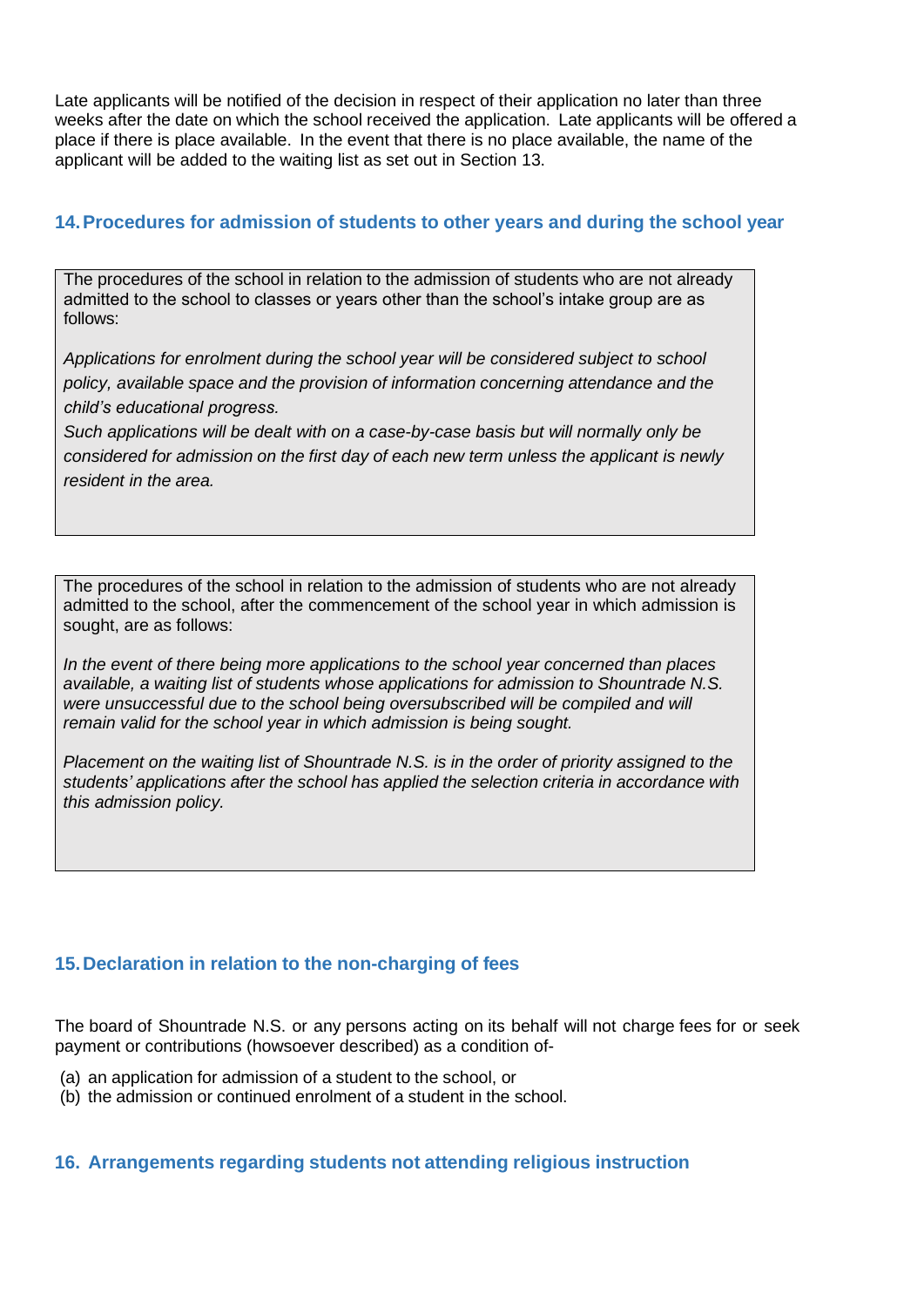Our school is of a Catholic ethos and, in keeping with that ethos, children of all or no other faith are welcome to apply to this school.

We respect the decision of parents to withdraw their child/children from taking part in the religious education curriculum, religious ceremonies, school Masses, etc.

The following are the school's arrangements for students, where the parent(s)/guardian(s) have requested that the student attend the school without attending religious instruction (etc.) in the school. These arrangements will not result in a reduction in the school day of such students:

• A written request should be made to the Principal of the school. A meeting will then be arranged with the parent(s)/guardian(s) of the student, to discuss how the request may be accommodated by the school.

#### **17. Reviews/appeals**

#### **Review of decisions by the board of Management**

The parents/guardians of the student, may request the board to review a decision to refuse admission. Such requests must be made in accordance with Section 29C of the Education Act 1998.

The timeline within which such a review must be requested and the other requirements applicable to such reviews are set out in the procedures determined by the Minister under section 29B of the Education Act 1998 which are published on the website of the Department of Education and Skills.

The board will conduct such reviews in accordance with the requirements of the procedures determined under Section 29B and with section 29C of the Education Act 1998.

**Note:** Where an applicant has been refused admission due to the school being oversubscribed, the applicant **must request a review** of that decision by the board of management prior to making an appeal under section 29 of the Education Act 1998.

#### **Right of appeal**

Under Section 29 of the Education Act 1998, the parents/guardians of the student, may appeal a decision of this school to refuse admission.

An appeal may be made under Section 29 (1) (c) (i) of the Education Act 1998 where the refusal to admit was due to the school being oversubscribed.

An appeal may be made under Section 29 (1) (c) (ii) of the Education Act 1998 where the refusal to admit was due a reason other than the school being oversubscribed.

Where an applicant has been refused admission due to the school being oversubscribed, the applicant **must request a review** of that decision by the board of management **prior to making an appeal** under section 29 of the Education Act 1998. (see Review of decisions by the Board of Management)

Where an applicant has been refused admission due to a reason other than the school being oversubscribed, the applicant **may request a review** of that decision by the board of management prior to making an appeal under section 29 of the Education Act 1998. (see Review of decisions by the Board of Management)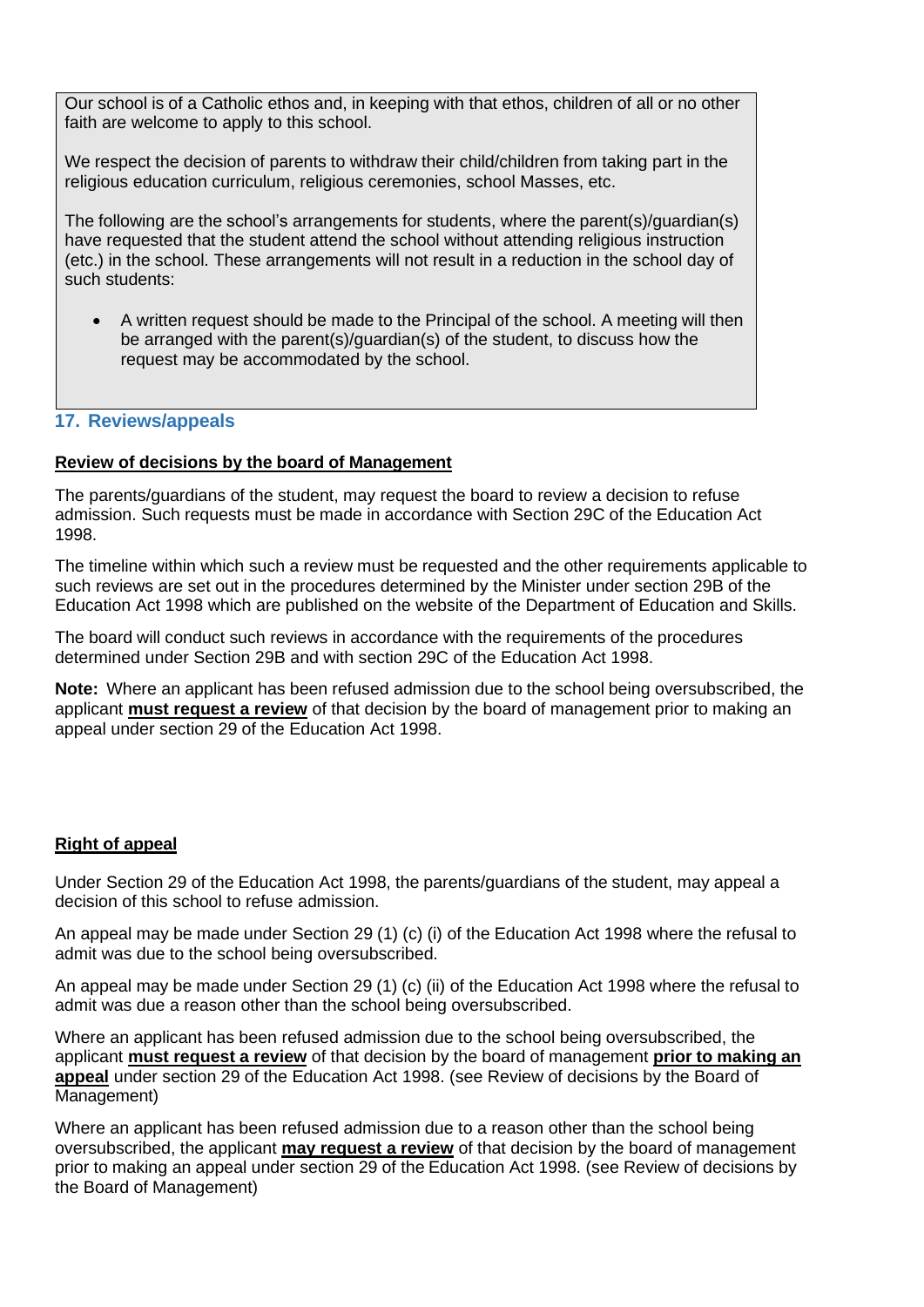Appeals under Section 29 of the Education Act 1998 will be considered and determined by an independent appeals committee appointed by the Minister for Education and Skills.

The timeline within which such an appeal must be made and the other requirements applicable to such appeals are set out in the procedures determined by the Minister under section 29B of the Education Act 1998 which are published on the website of the Department of Education and Skills.

The policy was ratified by the Board of Management of Shountrade N.S. on

Signed: Chairperson, Board of Management

The contents of this policy have been approved by St. Senan's Education Office, acting on behalf of the Patron.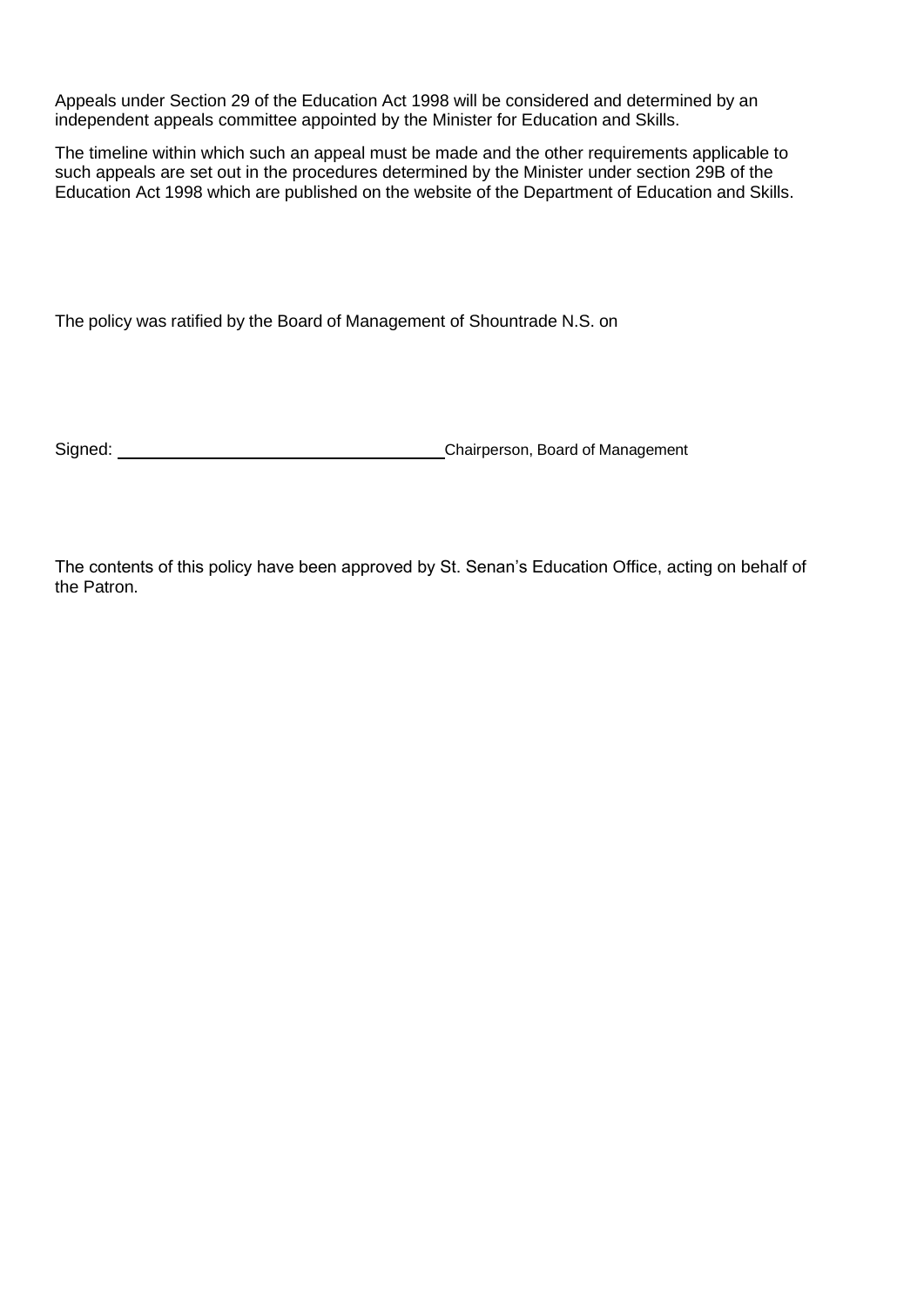

## Enrolment Application Form

| $-$ antion-<br><b>Pupil's Details</b>              |                                      |                                                                |                      |                     |       |                |  |  |
|----------------------------------------------------|--------------------------------------|----------------------------------------------------------------|----------------------|---------------------|-------|----------------|--|--|
| Pupil's Name                                       |                                      |                                                                | <b>DOB</b>           |                     |       |                |  |  |
| <b>PPSN</b><br>Gender                              |                                      |                                                                | $\Box$ M<br>$\Box$ F |                     |       |                |  |  |
| Address (at which the applicant resides)           |                                      |                                                                |                      |                     |       |                |  |  |
|                                                    |                                      |                                                                |                      |                     |       |                |  |  |
|                                                    | Eircode                              |                                                                |                      |                     |       |                |  |  |
| Name and class of Sibling(s)<br>currently enrolled | Name:<br>Class                       |                                                                |                      |                     |       |                |  |  |
|                                                    | Name:                                |                                                                |                      |                     | Class |                |  |  |
|                                                    | Name:<br>Class                       |                                                                |                      |                     |       |                |  |  |
| Younger siblings not yet in school                 |                                      |                                                                |                      |                     |       |                |  |  |
|                                                    |                                      |                                                                |                      |                     |       |                |  |  |
| Parish in which the applicant resides              |                                      |                                                                |                      |                     |       |                |  |  |
|                                                    | <b>Parent(s)/Guardian(s) Details</b> |                                                                |                      |                     |       |                |  |  |
| Name                                               |                                      | $\Box$<br>Legal Guardian<br>Parent<br>$\Box$<br>Custodian<br>⊔ |                      |                     |       |                |  |  |
| Address                                            |                                      |                                                                |                      |                     |       |                |  |  |
|                                                    |                                      | Eircode                                                        |                      |                     |       |                |  |  |
| Home Tel.                                          | Mobile<br>Email                      |                                                                |                      |                     |       |                |  |  |
|                                                    |                                      |                                                                |                      |                     |       |                |  |  |
| Name                                               |                                      | $\Box$<br>Parent                                               | $\Box$               | Custodian<br>$\Box$ |       | Legal Guardian |  |  |
| Address                                            |                                      |                                                                |                      |                     |       |                |  |  |
|                                                    |                                      |                                                                | Eircode              |                     |       |                |  |  |
| Home Tel.                                          | Mobile                               |                                                                | Email                |                     |       |                |  |  |
|                                                    |                                      |                                                                |                      |                     |       |                |  |  |
| Signature 1                                        |                                      |                                                                | Signature 2          |                     |       |                |  |  |
| Date                                               |                                      | Date                                                           |                      |                     |       |                |  |  |

Completed enrolment applications must be returned to Shountrade National School no later than March 20th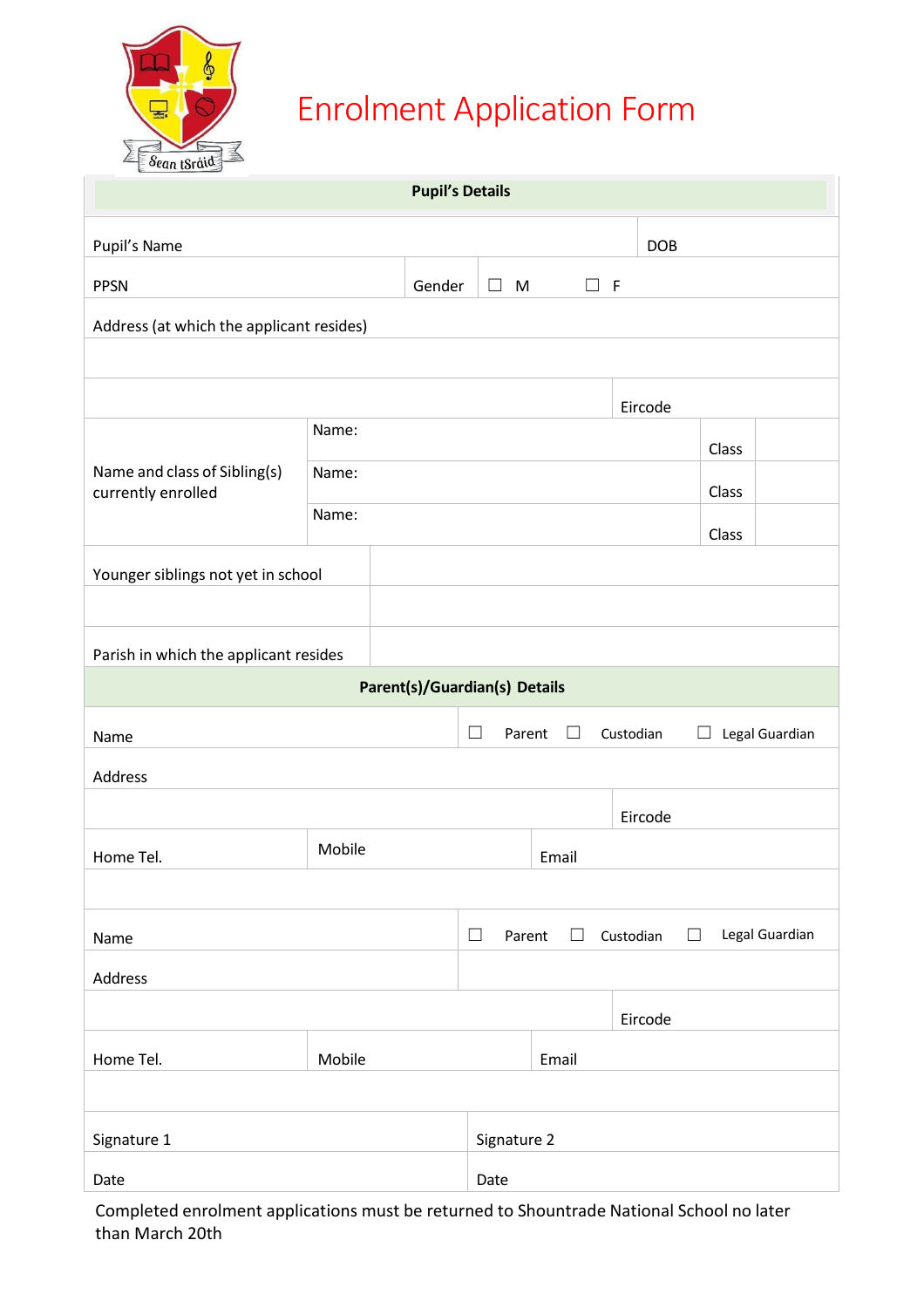#### **Letter of Offer**

Dear Parents/Guardians of ,

Having received your Enrolment *Application* Form we wish to inform you that your child has been accepted for enrolment in Shountrade N.S. Adare, Co. Limerick.

Please complete the following:

- Enrolment *Registration* Form
- *Consent* Form
- *Primary Online Database* From

**Note:** By completing the Enrolment Registration Form you are formally accepting the above position in Shauntrade National School.

Kind regards,

Alan Kilcoyne Principal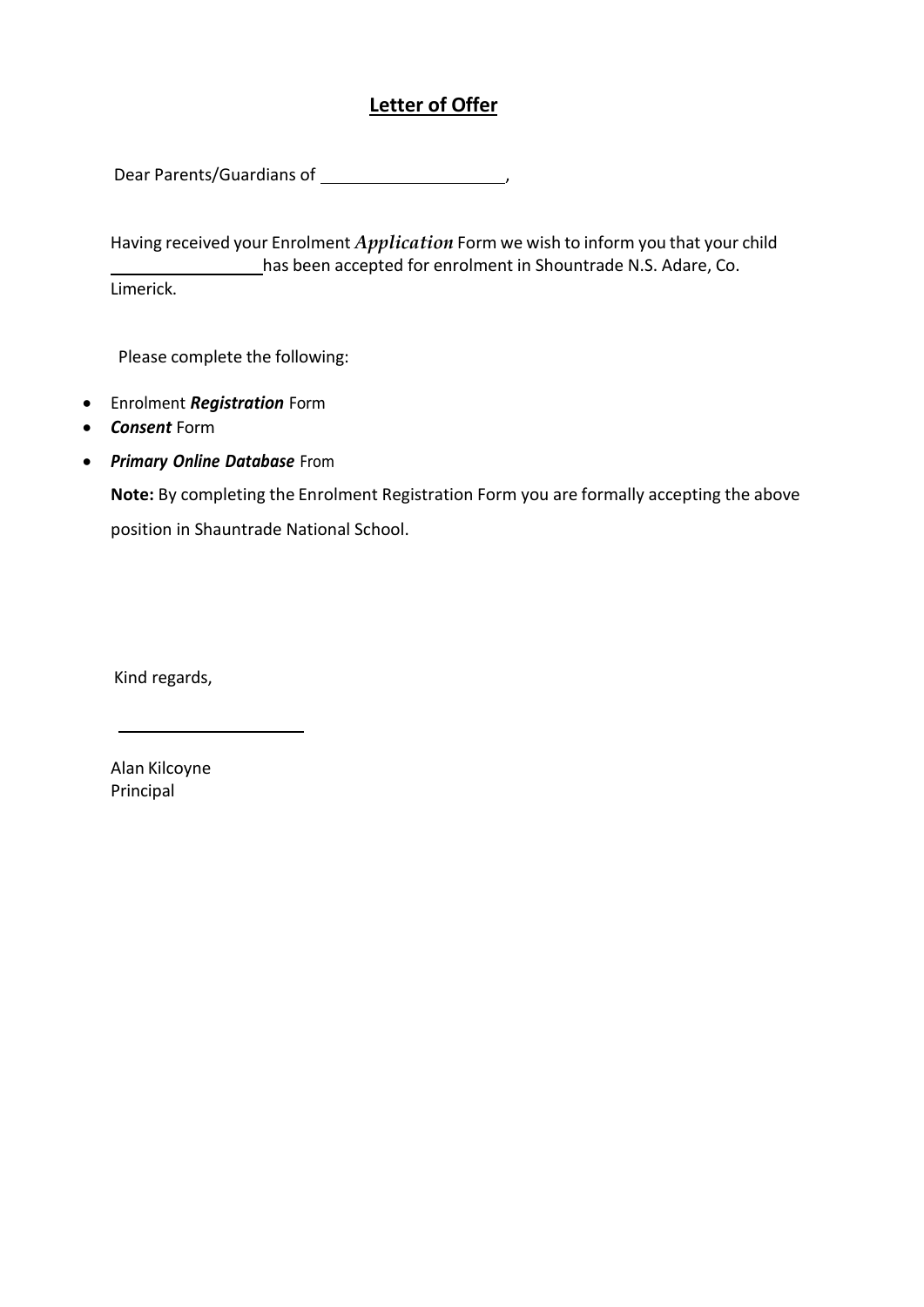

| <b>Pupil's Details</b>                                                                                                             |                 |             |  |  |  |  |  |
|------------------------------------------------------------------------------------------------------------------------------------|-----------------|-------------|--|--|--|--|--|
| Pupil's Name                                                                                                                       | <b>DOB</b>      | <b>PPSN</b> |  |  |  |  |  |
| <b>Address</b>                                                                                                                     |                 |             |  |  |  |  |  |
|                                                                                                                                    |                 | Eircode     |  |  |  |  |  |
| Name of Play School/Creche                                                                                                         |                 |             |  |  |  |  |  |
| Name of Previous School (if applicable)                                                                                            |                 | Class       |  |  |  |  |  |
| <b>COPY</b> of Birth Cert enclosed<br>$\Box$ Yes [<br>No                                                                           |                 |             |  |  |  |  |  |
| COPY of Baptismal Cert enclosed □ Yes □ No                                                                                         |                 |             |  |  |  |  |  |
|                                                                                                                                    |                 |             |  |  |  |  |  |
| <b>Parent's Details</b>                                                                                                            |                 |             |  |  |  |  |  |
| Mother's Name                                                                                                                      | Father's Name   |             |  |  |  |  |  |
| Mother's Mobile                                                                                                                    | Father's Mobile |             |  |  |  |  |  |
| Mother's Email                                                                                                                     | Father's Email  |             |  |  |  |  |  |
| Minder's Details / Doctor's Details                                                                                                |                 |             |  |  |  |  |  |
| Minder's Name                                                                                                                      | Doctor's Name   |             |  |  |  |  |  |
| Minder's Mobile                                                                                                                    | Doctor's Number |             |  |  |  |  |  |
| Younger Siblings (Please tick ONLY if YOUGER)                                                                                      |                 |             |  |  |  |  |  |
| Name                                                                                                                               |                 | <b>DOB</b>  |  |  |  |  |  |
| Name                                                                                                                               |                 | <b>DOB</b>  |  |  |  |  |  |
| Name                                                                                                                               |                 | DOB         |  |  |  |  |  |
| If your child suffers from any problem which would militate against his/her education (poor hearing/sight/speech)<br>please state: |                 |             |  |  |  |  |  |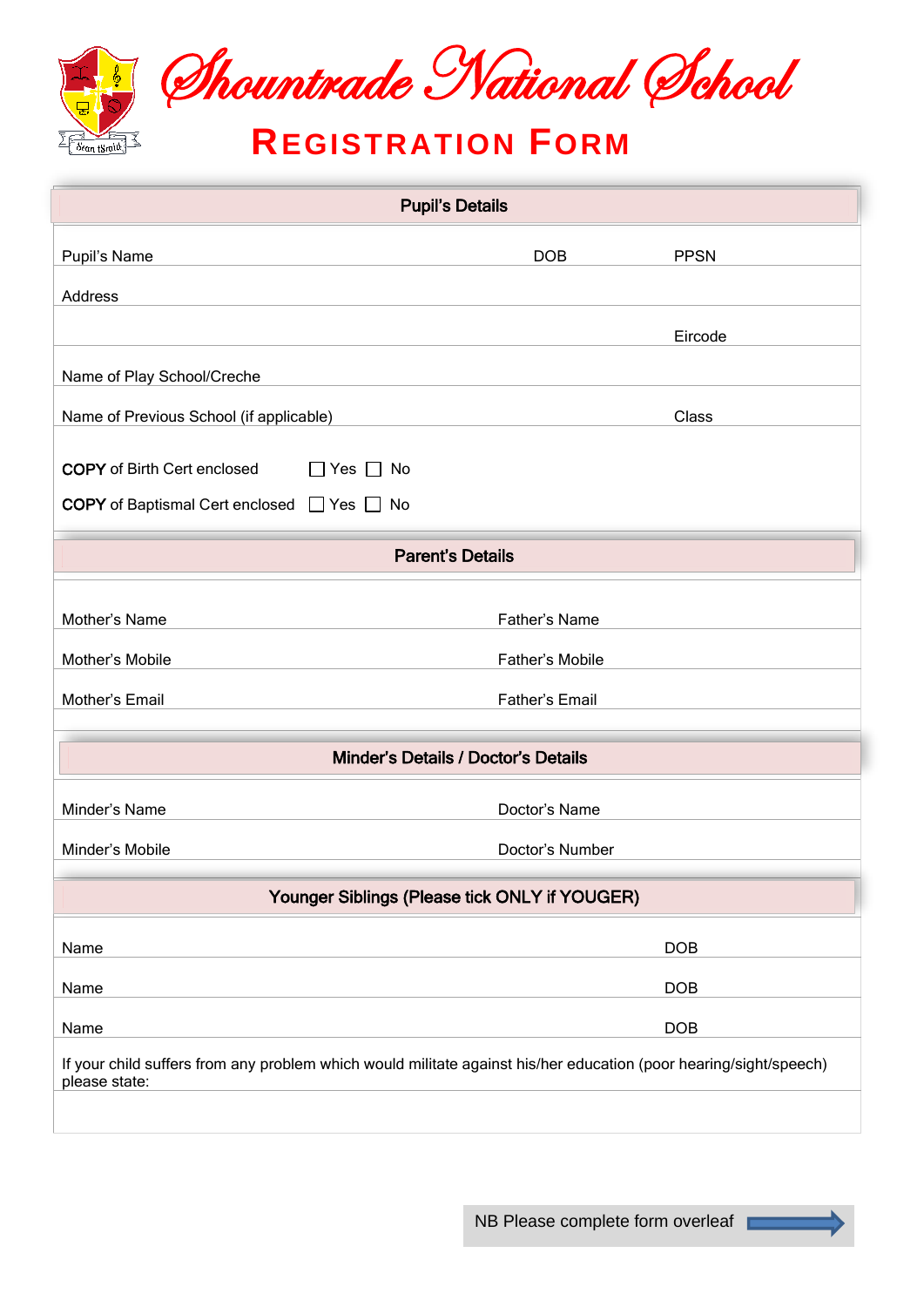### Shountrade National School

### Primary Online Database Information (POD) Form

Please complete the following (all fields must be completed) in BLOCK CAPITALS: \* Denotes a compulsory field

| Today's Date                                                                       |  |
|------------------------------------------------------------------------------------|--|
|                                                                                    |  |
| Child's Surname *                                                                  |  |
| Child's Forename *                                                                 |  |
| Gender*                                                                            |  |
| Birth Cert Forename (if different to above)                                        |  |
| Birth Cert Surname (if different to above)                                         |  |
| Date of Birth *                                                                    |  |
| PPSN *                                                                             |  |
| Mother's Maiden Name (Surname only)                                                |  |
| Address and Eircode                                                                |  |
|                                                                                    |  |
| Country                                                                            |  |
| Nationality *                                                                      |  |
| Is one of the child's mother tongues<br>(language spoken at home) Irish or English |  |
| Child's Ethnic or Cultural Background                                              |  |
| Child's Religion                                                                   |  |

A full outline of all of the data requested, the reasons for collecting each piece of data, and how the data will be used, accessed, stored, shared and retained is given in the POD Fair Processing Notice available on the "POD" area of the Department's website [www.education.ie](http://www.education.ie/)